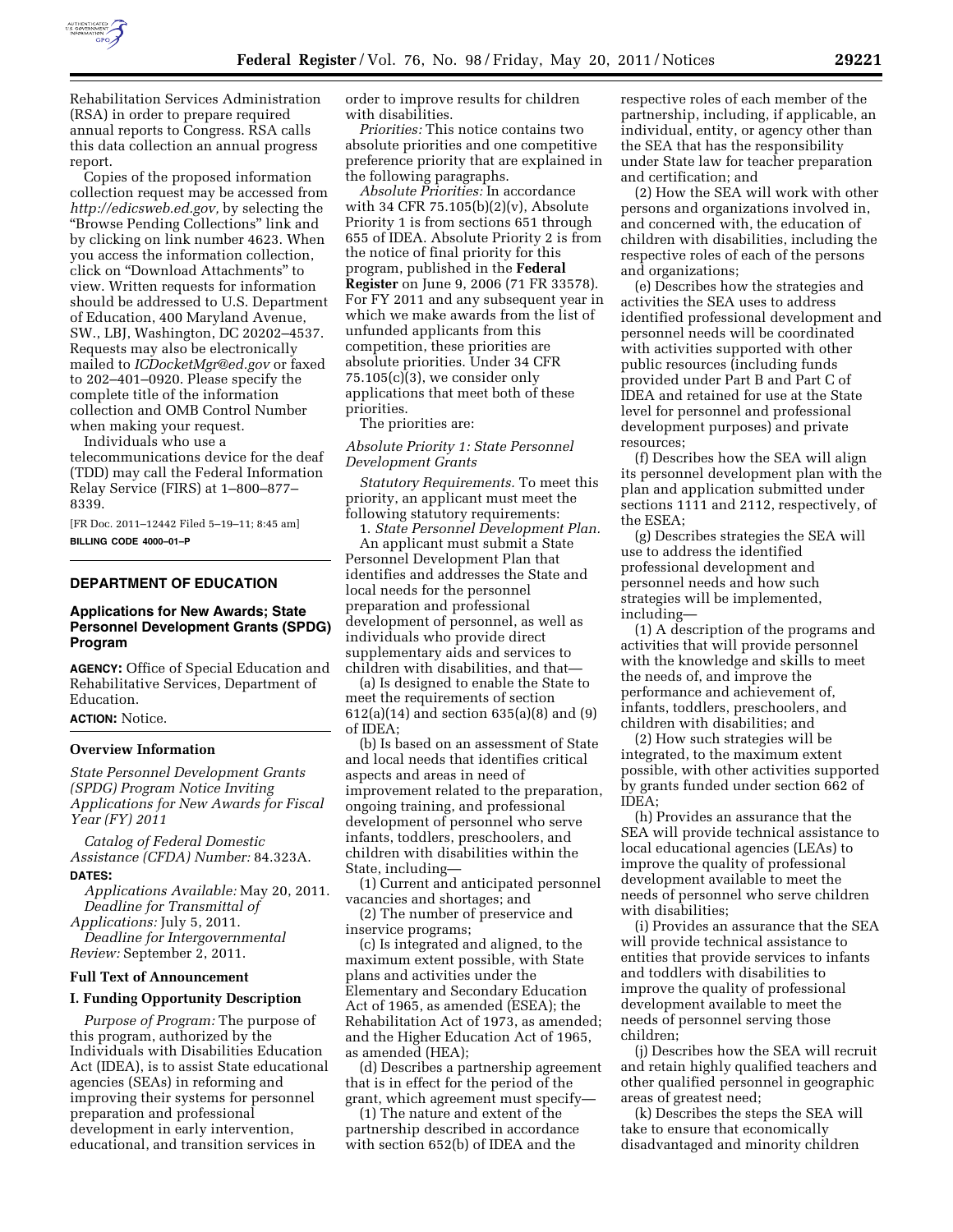are not taught at higher rates by teachers who are not highly qualified; and

(l) Describes how the SEA will assess, on a regular basis, the extent to which the strategies implemented have been effective in meeting the performance goals described in section 612(a)(15) of IDEA.

2. *Partnerships.* 

*Required Partners.* 

Applicants must establish a partnership with LEAs and other State agencies involved in, or concerned with, the education of children with disabilities, including—

(a) Not less than one institution of higher education; and

(b) The State agencies responsible for administering Part C of IDEA, early education, child care, and vocational rehabilitation programs.

*Other Partners*.

An SEA must work in partnership with other persons and organizations involved in, and concerned with, the education of children with disabilities, which may include—

(a) The Governor;

(b) Parents of children with

disabilities ages birth through 26; (c) Parents of nondisabled children

ages birth through 26;

(d) Individuals with disabilities; (e) Parent training and information centers or community parent resource centers funded under sections 671 and 672 of IDEA, respectively;

(f) Community-based and other nonprofit organizations involved in the education and employment of individuals with disabilities;

(g) Personnel as defined in section 651(b) of IDEA;

(h) The State advisory panel established under Part B of IDEA;

(i) The State interagency coordinating council established under Part C of  $IDEA$ 

(j) Individuals knowledgeable about vocational education;

(k) The State agency for higher education;

(l) Noneducational public agencies with jurisdiction in the areas of health, mental health, social services, and juvenile justice;

(m) Other providers of professional development who work with infants, toddlers, preschoolers, and children with disabilities;

(n) Other individuals; and

(o) An individual, entity, or agency as a partner in accordance with section 652(b)(3) of IDEA, if State law assigns responsibility for teacher preparation and certification to an individual, entity, or agency other than the SEA.

3. *Use of Funds.* 

(a) Professional Development Activities—Each SEA that receives a grant under this program must use the grant funds to support activities in accordance with the State's Personnel Development Plan, including one or more of the following:

(1) Carrying out programs that provide support to both special education and regular education teachers of children with disabilities and principals, such as programs that—

(i) Provide teacher mentoring, team teaching, reduced class schedules and case loads, and intensive professional development;

(ii) Use standards or assessments for guiding beginning teachers that are consistent with challenging State student academic achievement and functional standards and with the requirements for professional development, as defined in section 9101 of the ESEA; and

(iii) Encourage collaborative and consultative models of providing early intervention, special education, and related services.

(2) Encouraging and supporting the training of special education and regular education teachers and administrators to effectively use and integrate technology—

(i) Into curricula and instruction, including training to improve the ability to collect, manage, and analyze data to improve teaching, decisionmaking, school improvement efforts, and accountability;

(ii) To enhance learning by children with disabilities; and

(iii) To effectively communicate with parents.

(3) Providing professional

development activities

that—

(i) Improve the knowledge of special education and regular education teachers concerning—

(A) The academic and developmental or functional needs of students with disabilities; or

(B) Effective instructional strategies, methods, and skills, and the use of State academic content standards and student academic achievement and functional standards, and State assessments, to improve teaching practices and student academic achievement;

(ii) Improve the knowledge of special education and regular education teachers and principals and, in appropriate cases, paraprofessionals, concerning effective instructional practices, and that—

(A) Provide training in how to teach and address the needs of children with different learning styles and children who are limited English proficient;

(B) Involve collaborative groups of teachers, administrators, and, in

appropriate cases, related services personnel;

(C) Provide training in methods of— (I) Positive behavioral interventions and supports to improve student behavior in the classroom;

(II) Scientifically based reading instruction, including early literacy instruction;

(III) Early and appropriate interventions to identify and help children with disabilities;

(IV) Effective instruction for children with low-incidence disabilities;

(V) Successful transitioning to postsecondary opportunities; and

(VI) Classroom-based techniques to assist children prior to referral for special education;

(D) Provide training to enable personnel to work with and involve parents in their child's education, including parents of low income and limited English proficient children with disabilities;

(E) Provide training for special education personnel and regular education personnel in planning, developing, and implementing effective and appropriate individualized education programs (IEPs); and

(F) Provide training to meet the needs of students with significant health, mobility, or behavioral needs prior to serving those students;

(iii) Train administrators, principals, and other relevant school personnel in conducting effective IEP meetings; and

(iv) Train early intervention, preschool, and related services providers, and other relevant school personnel in conducting effective individualized family service plan (IFSP) meetings.

(4) Developing and implementing initiatives to promote the recruitment and retention of highly qualified special education teachers, particularly initiatives that have proven effective in recruiting and retaining highly qualified teachers, including programs that provide—

(i) Teacher mentoring from exemplary special education teachers, principals, or superintendents;

(ii) Induction and support for special education teachers during their first three years of employment as teachers; or

(iii) Incentives, including financial incentives, to retain special education teachers who have a record of success in helping students with disabilities.

(5) Carrying out programs and activities that are designed to improve the quality of personnel who serve children with disabilities, such as—

(i) Innovative professional development programs (which may be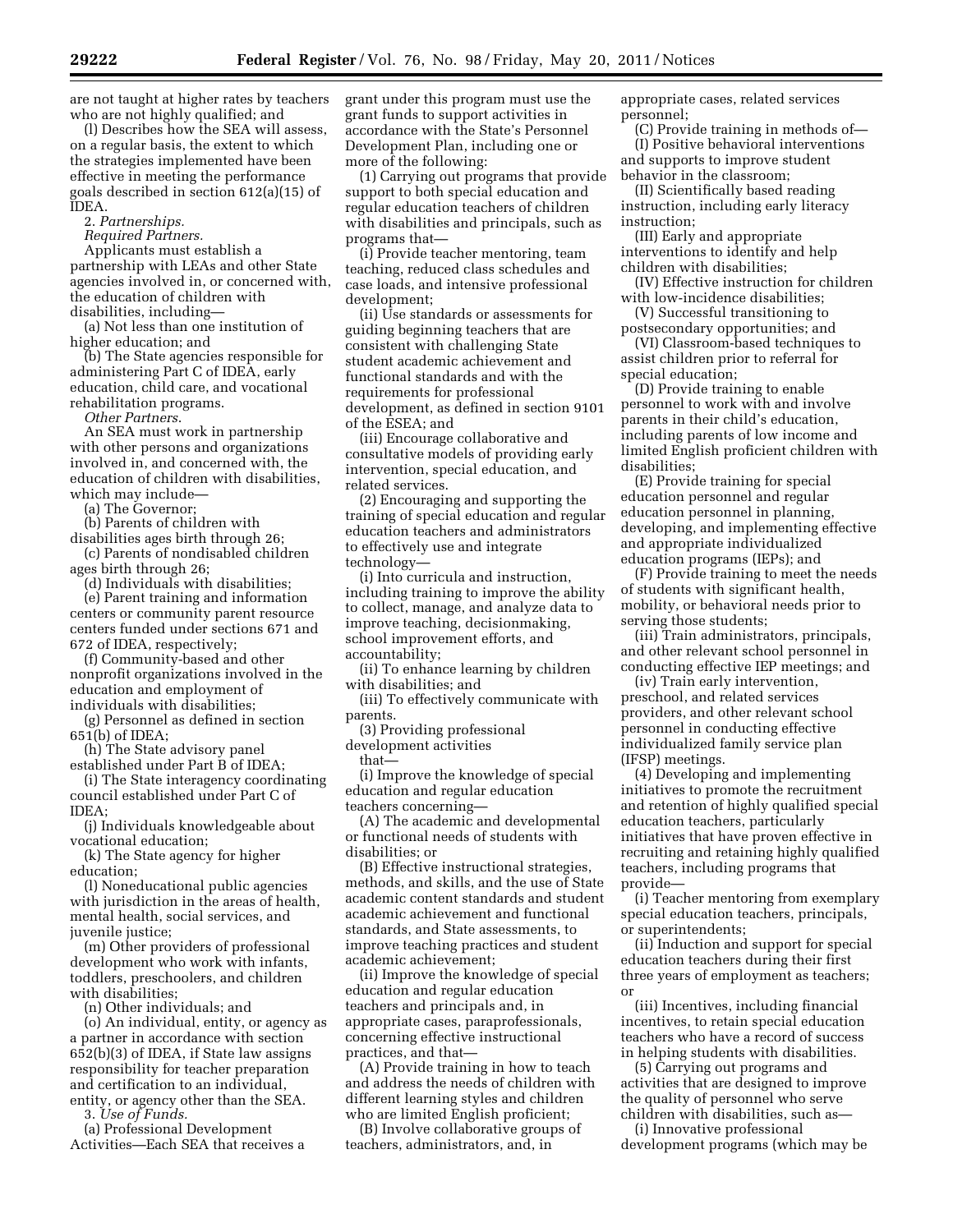provided through partnerships with institutions of higher education), including programs that train teachers and principals to integrate technology into curricula and instruction to improve teaching, learning, and technology literacy and that are consistent with the definition of professional development in section 9101 of the ESEA; and

(ii) The development and use of proven, cost effective strategies for the implementation of professional development activities, such as through the use of technology and distance learning.

(6) Carrying out programs and activities that are designed to improve the quality of early intervention personnel, including paraprofessionals and primary referral sources, such as—

(i) Professional development programs to improve the delivery of early intervention services;

(ii) Initiatives to promote the recruitment and retention of early intervention personnel; and

(iii) Interagency activities to ensure that early intervention personnel are adequately prepared and trained.

(b) Other Activities— Each SEA that receives a grant under this program must use the grant funds to support activities in accordance with the State's Personnel Development Plan, including one or more of the following:

(1) Reforming special education and regular education teacher certification (including re-certification) or licensing requirements to ensure that—

(i) Special education and regular education teachers have—

(A) The training and information necessary to address the full range of needs of children with disabilities across disability categories; and

(B) The necessary subject matter knowledge and teaching skills in the academic subjects that the teachers teach;

(ii) Special education and regular education teacher certification (including re-certification) or licensing requirements are aligned with challenging State academic content standards; and

(iii) Special education and regular education teachers have the subject matter knowledge and teaching skills, including technology literacy, necessary to help students with disabilities meet challenging State student academic achievement and functional standards.

(2) Programs that establish, expand, or improve alternative routes for State certification of special education teachers for highly qualified individuals with a baccalaureate or master's degree, including mid-career professionals from

other occupations, paraprofessionals, and recent college or university graduates with records of academic distinction who demonstrate the potential to become highly effective special education teachers.

(3) Teacher advancement initiatives for special education teachers that promote professional growth and emphasize multiple career paths (such as paths to becoming a career teacher, mentor teacher, or exemplary teacher) and pay differentiation.

(4) Developing and implementing mechanisms to assist LEAs and schools in effectively recruiting and retaining highly qualified special education teachers.

(5) Reforming tenure systems, implementing teacher testing for subject matter knowledge, and implementing teacher testing for State certification or licensure, consistent with title II of the HEA (20 U.S.C. 1021 *et seq.*).

(6) Funding projects to promote reciprocity of teacher certification or licensing between or among States for special education teachers, except that no reciprocity agreement developed under this absolute priority may lead to the weakening of any State teacher certification or licensing requirement.

(7) Assisting LEAs to serve children with disabilities through the development and use of proven, innovative strategies to deliver intensive professional development programs that are both cost effective and easily accessible, such as strategies that involve delivery through the use of technology, peer networks, and distance learning.

(8) Developing, or assisting LEAs in developing, merit-based performance systems and strategies that provide differential and bonus pay for special education teachers.

(9) Supporting activities that ensure that teachers are able to use challenging State academic content standards and student academic achievement and functional standards, and the results of State assessments for all children with disabilities, to improve instructional practices and improve the academic achievement of children with disabilities.

(10) When applicable, coordinating with, and expanding centers established under section 2113(c)(18) of the ESEA to benefit special education teachers.

(c) Contracts and Subgrants—An SEA that receives a grant under this program—

(1) Must award contracts or subgrants to LEAs, institutions of higher education, parent training and information centers, or community parent resource centers, as appropriate,

to carry out the State personnel development plan; and

(2) May award contracts and subgrants to other public and private entities, including the lead agency under Part C of IDEA, to carry out the State plan.

(d) Use of Funds for Professional Development—An SEA that receives a grant under this program must use—

(1) Not less than 90 percent of the funds the SEA receives under the grant for any fiscal year for the Professional Development Activities described in paragraph (a); and

(2) Not more than 10 percent of the funds the SEA receives under the grant for any fiscal year for the Other Activities described in paragraph (b).

# *Absolute Priority 2: Additional SPDG Requirements*

Projects funded under this program must:

(a) Budget for a three-day Project Directors' meeting in Washington, DC during each year of the project;

(b) Budget \$4,000 annually for support of the State Personnel Development Grants Program Web site currently administered by the University of Oregon (*[http://](http://www.signetwork.org) [www.signetwork.org](http://www.signetwork.org)*); and

(c) If a project receiving assistance under this program authority maintains a Web site, include relevant information and documents in a form that meets a government or industry-recognized standard for accessibility.

*Competitive Preference Priority:* This competitive preference priority is from the notice of final supplemental priorities and definitions for discretionary grant programs, published in the **Federal Register** on December 15, 2010 (75 FR 78486). For FY 2011 and any subsequent year in which we make awards from the list of unfunded applicants from this competition, this is a competitive preference priority. Under 34 CFR 75.105(c)(2)(i) we award an additional three points to an application that meets the following competitive preference priority. We will award points on an ''all or nothing'' basis (*i.e.,*  three points or zero points) to an applicant that addresses the competitive preference priority in its application based on whether the applicant meets the priority. These points are in addition to any points the application earns under the selection criteria. To be considered for the competitive preference, an applicant must state in its application that it is seeking to meet this competitive preference priority.

The priority is:

*Background:* Many States are moving toward the adoption of common,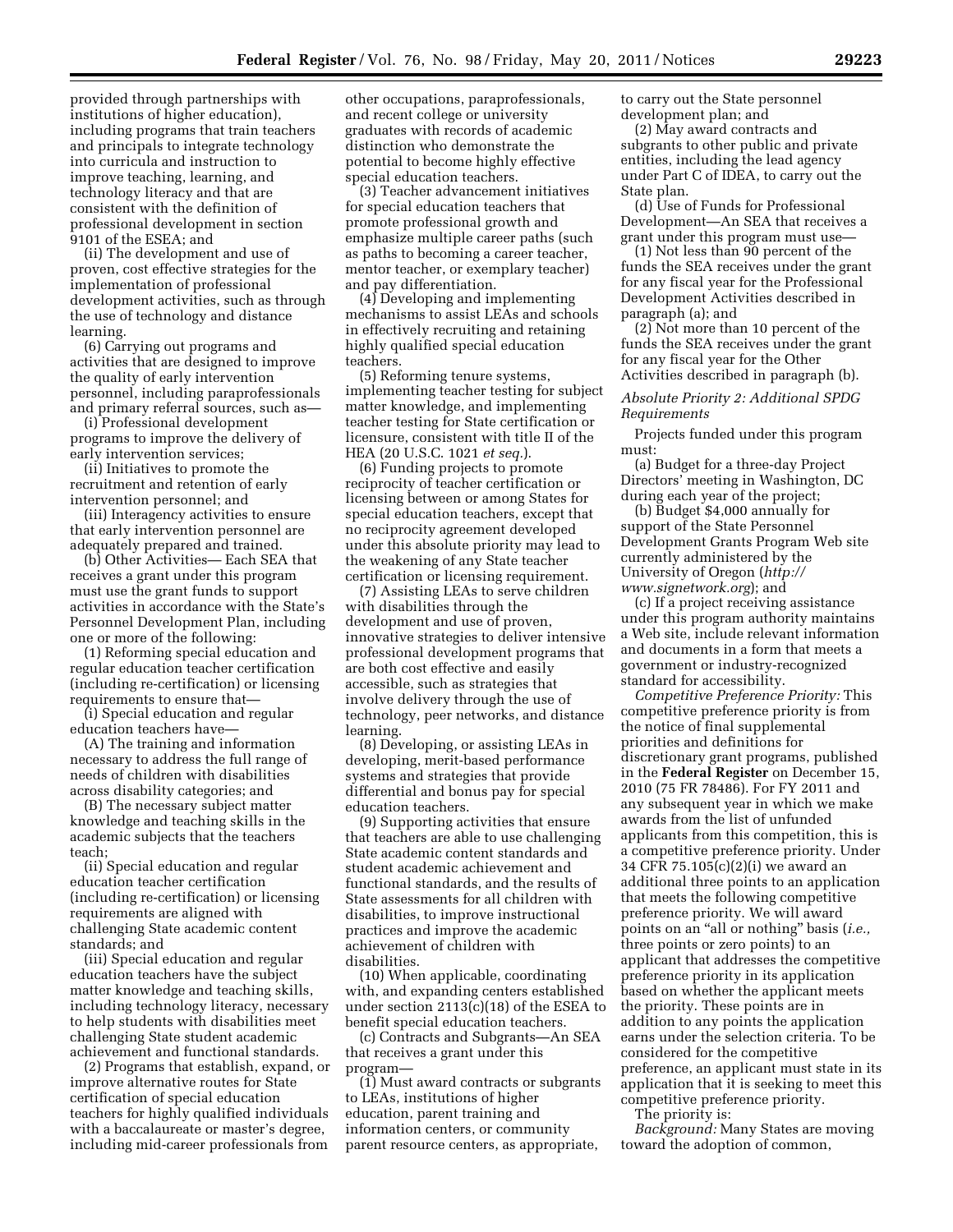internationally benchmarked, collegeand career-ready academic standards for elementary and secondary school students, including students with disabilities served under the IDEA. States will benefit from assistance in transitioning to these new standards, including assistance in developing and implementing (a) high-quality instructional materials, (b) assessments aligned with the standards, (c) teacher and principal preparation and professional development programs, and (d) other strategies that translate the standards into classroom practice.

# *Competitive Preference Priority— Implementing Internationally Benchmarked, College- and Career-Ready Elementary and Secondary Academic Standards*

Projects that are designed to support the implementation of internationally benchmarked, college- and career-ready academic standards held in common by multiple States and to improve instruction and learning, including projects in the following priority area:

The development or implementation of professional development or preparation programs aligned with those standards.

**Program Authority:** 20 U.S.C. 1451–1455.

*Applicable Regulations:* (a) The Education Department General Administrative Regulations (EDGAR) in 34 CFR parts 74, 75, 77, 79, 80, 81, 82, 84, 85, 97, 98, and 99. (b) The notice of final priority for this program, published in the **Federal Register** on June 9, 2006 (71 FR 33578). (c) The notice of final supplemental priorities and definitions for discretionary grant programs, published in the **Federal Register** on December 15, 2010 (75 FR 78486).

**Note:** The regulations in 34 CFR part 79 apply to all applicants except Federally recognized Indian Tribes.

### **II. Award Information**

*Type of Award:* Discretionary grants. *Estimated Available Funds:*  \$10,900,000.

*Estimated Range of Awards:*  \$500,000–\$1,750,000 (for the 50 States, the District of Columbia, and the Commonwealth of Puerto Rico). In the case of outlying areas, awards will be not less than \$80,000.

**Note:** We will set the amount of each award after considering—

(1) The amount of funds available for making the grants;

(2) The relative population of the State or outlying area;

(3) The types of activities proposed by the State or outlying area;

(4) The alignment of proposed activities with section 612(a)(14) of IDEA;

(5) The alignment of proposed activities with State plans and applications submitted under sections 1111 and 2112, respectively, of the ESEA; and

(6) The use, as appropriate, of scientifically based research and instruction.

*Estimated Average Size of Awards:*  \$900,000 excluding the outlying areas. *Estimated Number of Awards:* 11.

**Note:** The Department is not bound by any estimates in this notice.

*Project Period:* Not less than one year and not more than five years.

#### **III. Eligibility Information**

1. *Eligible Applicants:* An SEA of one of the 50 States, the District of Columbia, or the Commonwealth of Puerto Rico or an outlying area (United States Virgin Islands, Guam, American Samoa, and the Commonwealth of the Northern Mariana Islands).

**Note:** Public Law 95–134, which permits the consolidation of grants to the outlying areas, does not apply to funds received under this competition.

2. *Cost Sharing or Matching:* This program does not require cost sharing or matching.

3. *Other: General Requirements*—The projects funded under this program must make positive efforts to employ and advance in employment qualified individuals with disabilities (see section 606 of IDEA).

#### **IV. Application and Submission Information**

1. *Address To Request Application Package:* You can obtain an application package via the Internet, from the Education Publications Center (ED Pubs), or from the program office.

To obtain a copy via the Internet, use the following address: *[http://](http://www.ed.gov/fund/grant/apply/grantapps/index.html) [www.ed.gov/fund/grant/apply/](http://www.ed.gov/fund/grant/apply/grantapps/index.html) [grantapps/index.html.](http://www.ed.gov/fund/grant/apply/grantapps/index.html)* To obtain a copy from ED Pubs, write, fax, or call the following: ED Pubs, U.S. Department of Education, P.O. Box 22207, Alexandria, VA 22304. Telephone, *toll free:* 1–877– 433–7827. *Fax:* (703) 605–6794. If you use a telecommunications device for the deaf (TDD), call, *toll free:* 1–877–576– 7734.

You can contact ED Pubs at its Web site, also: *<http://www.EDPubs.gov>* or at its e-mail address: *[edpubs@inet.ed.gov.](mailto:edpubs@inet.ed.gov)* 

If you request an application package from ED Pubs, be sure to identify this competition as follows: CFDA Number 84.323A.

To obtain a copy from the program office, contact the person listed under **FOR FURTHER INFORMATION CONTACT** in section VII of this notice.

Individuals with disabilities can obtain a copy of the application package in an accessible format (*e.g.,* braille, large print, audiotape, or computer diskette) by contacting the person or team listed under *Accessible Format* in section VIII of this notice.

2. *Content and Form of Application Submission:* Requirements concerning the content of an application, together with the forms you must submit, are in the application package for this competition.

*Page Limit:* The application narrative (Part III of the application) is where you, the applicant, address the selection criteria that reviewers use to evaluate your application. You must limit Part III to the equivalent of no more than 100 pages, using the following standards:

• A "page" is  $8.5$ " x  $11$ ", on one side only, with 1″ margins at the top, bottom, and both sides.

• Double space (no more than three lines per vertical inch) all text in the application narrative, including titles, headings, footnotes, quotations, references, and captions.

• Use a font that is either 12 point or larger or no smaller than 10 pitch (characters per inch).

• Use one of the following fonts: Times New Roman, Courier, Courier New, or Arial. An application submitted in any other font (including Times Roman or Arial Narrow) will not be accepted.

The page limit does not apply to Part I, the cover sheet; Part II, the budget section, including the narrative budget justification; Part IV, the assurances and certifications; or the one-page abstract, the resumes, the bibliography, the references, or the letters of support. However, the page limit does apply to all of the application narrative section (Part III).

We will reject your application if you exceed the page limit; or if you apply other standards and exceed the equivalent of the page limit.

3. *Submission Dates and Times: Applications Available:* May 20, 2011.

*Deadline for Transmittal of Applications:* July 5, 2011.

Applications for grants under each competition may be submitted electronically using the Grants.gov Apply site (Grants.gov), or in paper format by mail or hand delivery. For information (including dates and times) about how to submit your application electronically, or in paper format by mail or hand delivery, please refer to section IV. 7. *Other Submission Requirements* of this notice.

We do not consider an application that does not comply with the deadline requirements.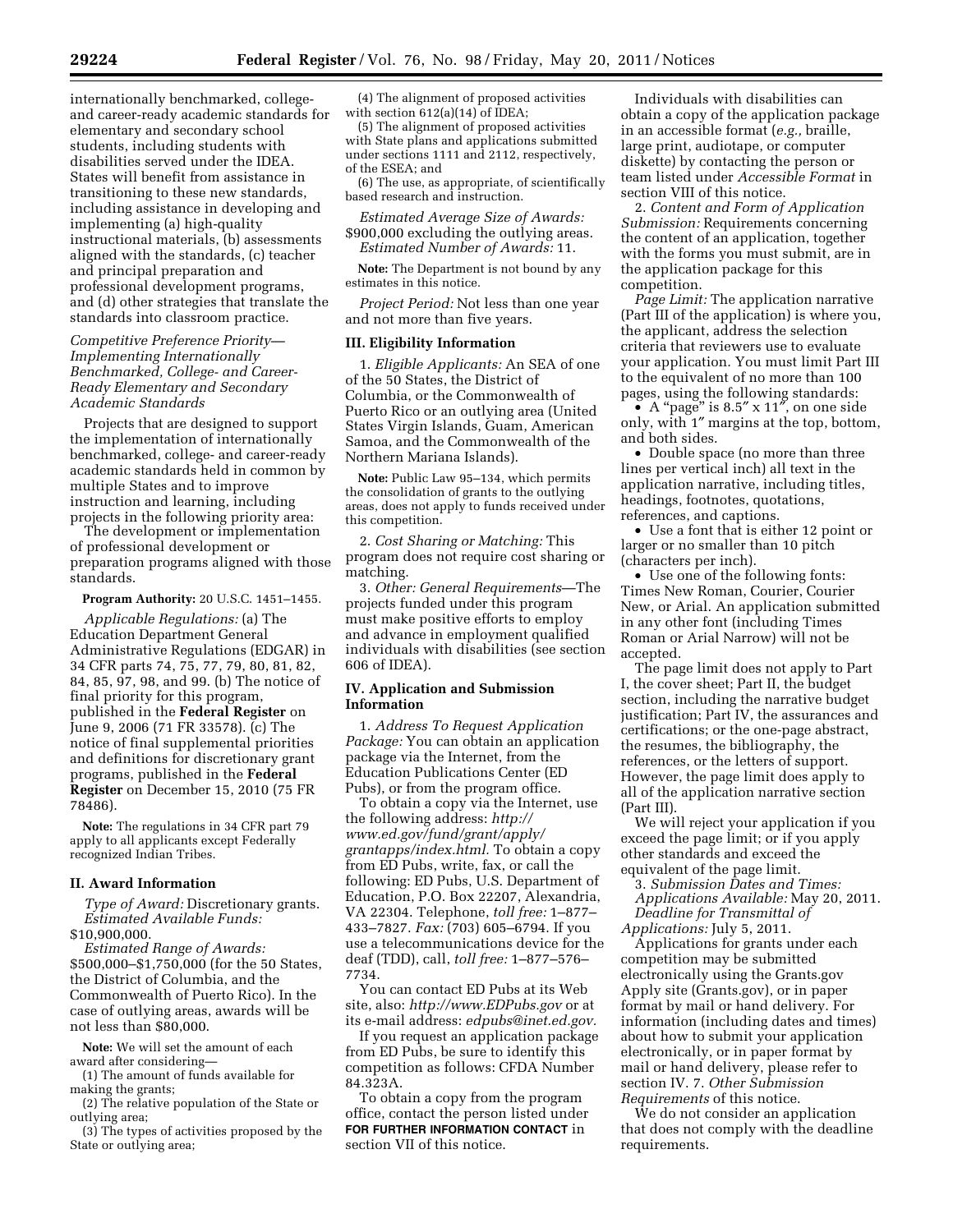Individuals with disabilities who need an accommodation or auxiliary aid in connection with the application process should contact the person listed under **FOR FURTHER INFORMATION CONTACT** in section VII of this notice. If the Department provides an accommodation or auxiliary aid to an individual with a disability in connection with the application process, the individual's application remains subject to all other requirements and limitations in this notice.

*Deadline for Intergovernmental Review:* September 2, 2011.

4. *Intergovernmental Review:* This program is subject to Executive Order 12372 and the regulations in 34 CFR part 79. Information about Intergovernmental Review of Federal Programs under Executive Order 12372 is in the application package for each competition.

5. *Funding Restrictions:* We reference regulations outlining funding restrictions in the *Applicable Regulations* section of this notice.

6. *Data Universal Numbering System Number, Taxpayer Identification Number, and Central Contractor Registry:* To do business with the Department of Education, you must—

a. Have a Data Universal Numbering System (DUNS) number and a Taxpayer Identification Number (TIN);

b. Register both your DUNS number and TIN with the Central Contractor Registry (CCR), the Government's primary registrant database;

c. Provide your DUNS number and TIN on your application; and

d. Maintain an active CCR registration with current information while your application is under review by the Department and, if you are awarded a grant, during the project period.

You can obtain a DUNS number from Dun and Bradstreet. A DUNS number can be created within one business day.

If you are a corporate entity, agency, institution, or organization, you can obtain a TIN from the Internal Revenue Service. If you are an individual, you can obtain a TIN from the Internal Revenue Service or the Social Security Administration. If you need a new TIN, please allow 2–5 weeks for your TIN to become active.

The CCR registration process may take five or more business days to complete. If you are currently registered with the CCR, you may not need to make any changes. However, please make certain that the TIN associated with your DUNS number is correct. Also note that you will need to update your CCR registration on an annual basis. This

may take three or more business days to complete.

In addition, if you are submitting your application via Grants.gov, you must (1) be designated by your organization as an Authorized Organization Representative (AOR); and (2) register yourself with Grants.gov as an AOR. Details on these steps are outlined in the Grants.gov 3-Step Registration Guide (see *[http://](http://www.grants.gov/section910/Grants.govRegistrationBrochure.pdf) [www.grants.gov/section910/](http://www.grants.gov/section910/Grants.govRegistrationBrochure.pdf)  [Grants.govRegistrationBrochure.pdf](http://www.grants.gov/section910/Grants.govRegistrationBrochure.pdf)*).

7. *Other Submission Requirements:*  Applications for grants under this competition may be submitted electronically or in paper format by mail or hand delivery.

# *a. Electronic Submission of Applications*

We are participating as a partner in the Governmentwide Grants.gov Apply site. The State Personnel Development Grants Program competition, CFDA number 84.323A, is included in this project. We request your participation in Grants.gov.

If you choose to submit your application electronically, you must use the Governmentwide Grants.gov Apply site at www.Grants.gov. Through this site, you will be able to download a copy of the application package, complete it offline, and then upload and submit your application. You may not email an electronic copy of a grant application to us.

You may access the electronic grant application for the State Personnel Development Grants Program competition, CFDA number 84.323A at www.Grants.gov. You must search for the downloadable application package for this competition by the CFDA number. Do not include the CFDA number's alpha suffix in your search (*e.g.,* search for 84.323, not 84.323A).

Please note the following: • Your participation in Grants.gov is voluntary.

• When you enter the Grants.gov site, you will find information about submitting an application electronically through the site, as well as the hours of operation.

• Applications received by Grants.gov are date and time stamped. Your application must be fully uploaded and submitted and must be date and time stamped by the Grants.gov system no later than 4:30:00 p.m., Washington, DC time, on the application deadline date. Except as otherwise noted in this section, we will not accept your application if it is received—that is, date and time stamped by the Grants.gov system—after 4:30:00 p.m., Washington, DC time, on the application deadline date. We do not consider an application

that does not comply with the deadline requirements. When we retrieve your application from Grants.gov, we will notify you if we are rejecting your application because it was date and time stamped by the Grants.gov system after 4:30:00 p.m., Washington, DC time, on the application deadline date.

• The amount of time it can take to upload an application will vary depending on a variety of factors, including the size of the application and the speed of your Internet connection. Therefore, we strongly recommend that you do not wait until the application deadline date to begin the submission process through Grants.gov.

• You should review and follow the Education Submission Procedures for submitting an application through Grants.gov that are included in the application package for this program to ensure that you submit your application in a timely manner to the Grants.gov system. You can also find the Education Submission Procedures pertaining to Grants.gov under News and Events on the Department's G5 system home page at *[http://www.G5.gov.](http://www.G5.gov)* 

• You will not receive additional point value because you submit your application in electronic format, nor will we penalize you if you submit your application in paper format.

• If you submit your application electronically, you must submit all documents electronically, including all information you typically provide on the following forms: The Application for Federal Assistance (SF 424), the Department of Education Supplemental Information for SF 424, Budget Information—Non-Construction Programs (ED 524), and all necessary assurances and certifications.

• If you submit your application electronically, you must upload any narrative sections and all other attachments to your application as files in a .PDF (Portable Document) format only. If you upload a file type other than a .PDF or submit a password-protected file, we will not review that material.

• Your electronic application must comply with any page-limit requirements described in this notice.

• After you electronically submit your application, you will receive from Grants.gov an automatic notification of receipt that contains a Grants.gov tracking number. (This notification indicates receipt by Grants.gov only, not receipt by the Department.) The Department then will retrieve your application from Grants.gov and send a second notification to you by e-mail. This second notification indicates that the Department has received your application and has assigned your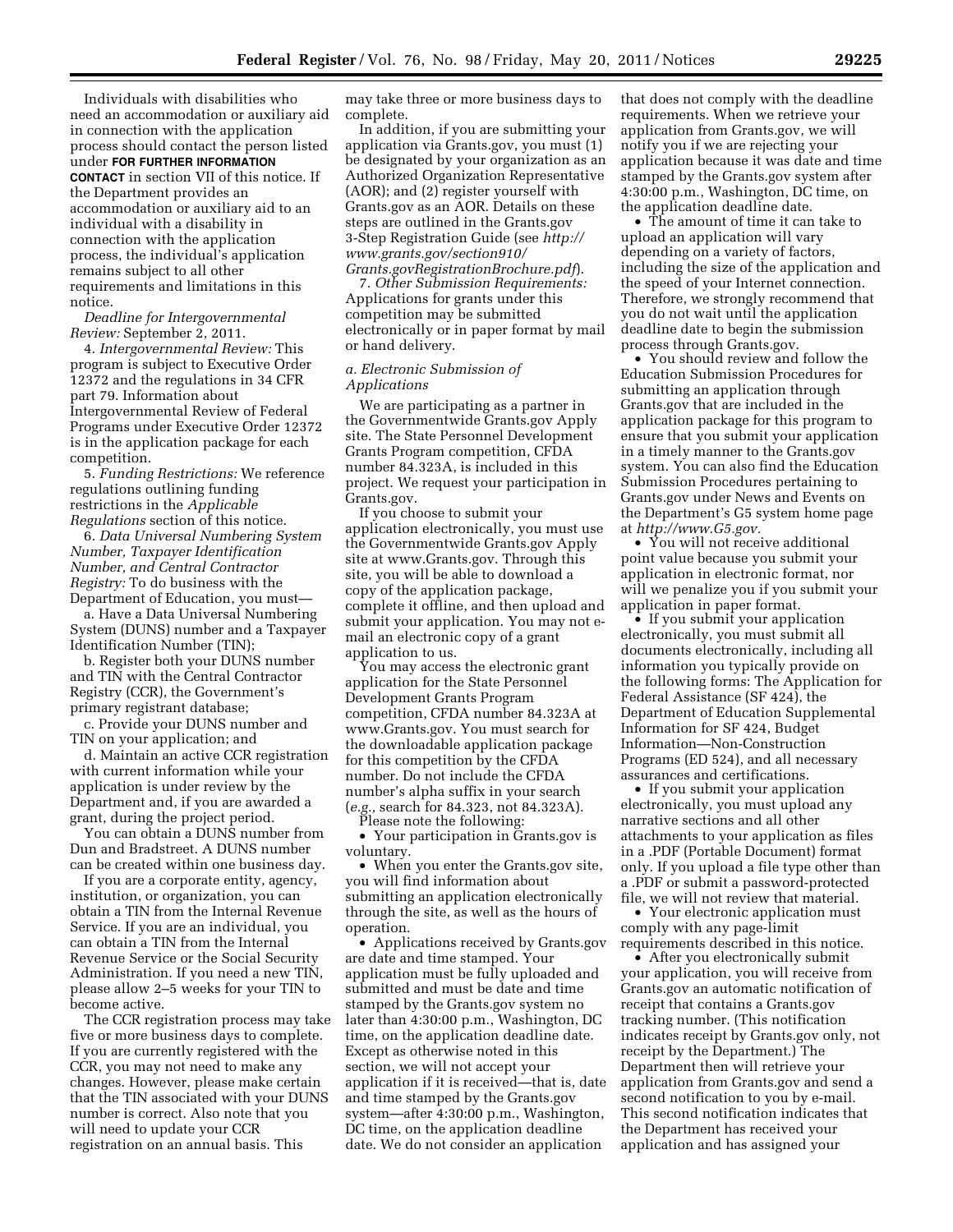application a PR/Award number (an EDspecified identifying number unique to your application).

• We may request that you provide us original signatures on forms at a later date.

*Application Deadline Date Extension in Case of Technical Issues with the Grants.gov System:* If you are experiencing problems submitting your application through Grants.gov, please contact the Grants.gov Support Desk, toll free, at 1–800–518–4726. You must obtain a Grants.gov Support Desk Case Number and must keep a record of it.

If you are prevented from electronically submitting your application on the application deadline date because of technical problems with the Grants.gov system, we will grant you an extension until 4:30:00 p.m., Washington, DC time, the following business day to enable you to transmit your application electronically or by hand delivery. You also may mail your application by following the mailing instructions described elsewhere in this notice.

If you submit an application after 4:30:00 p.m., Washington, DC time, on the application deadline date, please contact the person listed under **FOR FURTHER INFORMATION CONTACT** in section VII of this notice and provide an explanation of the technical problem you experienced with Grants.gov, along with the Grants.gov Support Desk Case Number. We will accept your application if we can confirm that a technical problem occurred with the Grants.gov system and that that problem affected your ability to submit your application by 4:30:00 p.m., Washington, DC time, on the application deadline date. The Department will contact you after a determination is made on whether your application will be accepted.

**Note:** The extensions to which we refer in this section apply only to the unavailability of, or technical problems with, the Grants.gov system. We will not grant you an extension if you failed to fully register to submit your application to Grants.gov before the application deadline date and time or if the technical problem you experienced is unrelated to the Grants.gov system.

# *b. Submission of Paper Applications by Mail*

If you submit your application in paper format by mail (through the U.S. Postal Service or a commercial carrier), you must mail the original and two copies of your application, on or before the application deadline date, to the Department at the following address: U.S. Department of Education, Application Control Center, *Attention:* 

(CFDA Number 84.323A), LBJ Basement Level 1, 400 Maryland Avenue, SW., Washington, DC 20202–4260.

You must show proof of mailing consisting of one of the following:

(1) A legibly dated U.S. Postal Service postmark.

(2) A legible mail receipt with the date of mailing stamped by the U.S. Postal Service.

(3) A dated shipping label, invoice, or receipt from a commercial carrier.

(4) Any other proof of mailing acceptable to the Secretary of the U.S. Department of Education.

If you mail your application through the U.S. Postal Service, we do not accept either of the following as proof of mailing:

(1) A private metered postmark. (2) A mail receipt that is not dated by the U.S. Postal Service.

If your application is postmarked after the application deadline date, we will not consider your application.

**Note:** The U.S. Postal Service does not uniformly provide a dated postmark. Before relying on this method, you should check with your local post office.

# *c. Submission of Paper Applications by Hand Delivery*

If you submit your application in paper format by hand delivery, you (or a courier service) must deliver the original and two copies of your application by hand, on or before the application deadline date, to the Department at the following address: U.S. Department of Education, Application Control Center, *Attention:*  (CFDA Number 84.323A), 550 12th Street, SW., Room 7041, Potomac Center Plaza, Washington, DC 20202–4260.

The Application Control Center accepts hand deliveries daily between 8:00 a.m. and 4:30:00 p.m., Washington, DC time, except Saturdays, Sundays, and Federal holidays.

**Note for Mail or Hand Delivery of Paper Applications:** If you mail or hand deliver your application to the Department—

(1) You must indicate on the envelope and—if not provided by the Department—in Item 11 of the SF 424 the CFDA number, including suffix letter, if any, of the competition under which you are submitting your application; and

(2) The Application Control Center will mail to you a notification of receipt of your grant application. If you do not receive this notification within 15 business days from the application deadline date, you should call the U.S. Department of Education Application Control Center at (202) 245– 6288.

# **V. Application Review Information**

1. *Selection Criteria:* The selection criteria for this program are from 34 CFR 75.210 and are listed in the application package.

2. *Review and Selection Process:* We remind potential applicants that in reviewing applications in any discretionary grant competition, the Secretary may consider, under 34 CFR 75.217(d)(3), the past performance of the applicant in carrying out a previous award, such as the applicant's use of funds, achievement of project objectives, and compliance with grant conditions. The Secretary may also consider whether the applicant failed to submit a timely performance report or submitted a report of unacceptable quality.

In addition, in making a competitive grant award, the Secretary also requires various assurances including those applicable to Federal civil rights laws that prohibit discrimination in programs or activities receiving Federal financial assistance from the Department of Education (34 CFR 100.4, 104.5, 106.4, 108.8, and 110.23).

In addition, in making a competitive grant award, the Secretary also requires various assurances including those applicable to Federal civil rights laws that prohibit discrimination in programs or activities receiving Federal financial assistance from the Department of Education (34 CFR 100.4, 104.5, 106.4, 108.8, and 110.23).

3. *Additional Review and Selection Process Factors:* In the past, the Department has had difficulty finding peer reviewers for certain competitions because so many individuals who are eligible to serve as peer reviewers have conflicts of interest. The Standing Panel requirements under IDEA also have placed additional constraints on the availability of reviewers. Therefore, the Department has determined that, for some discretionary grant competitions, applications may be separated into two or more groups and ranked and selected for funding within specific groups. This procedure will make it easier for the Department to find peer reviewers, by ensuring that greater numbers of individuals who are eligible to serve as reviewers for any particular group of applicants will not have conflicts of interest. It also will increase the quality, independence, and fairness of the review process, while permitting panel members to review applications under discretionary grant competitions for which they also have submitted applications. However, if the Department decides to select an equal number of applications in each group for funding, this may result in different cut-off points for fundable applications in each group.